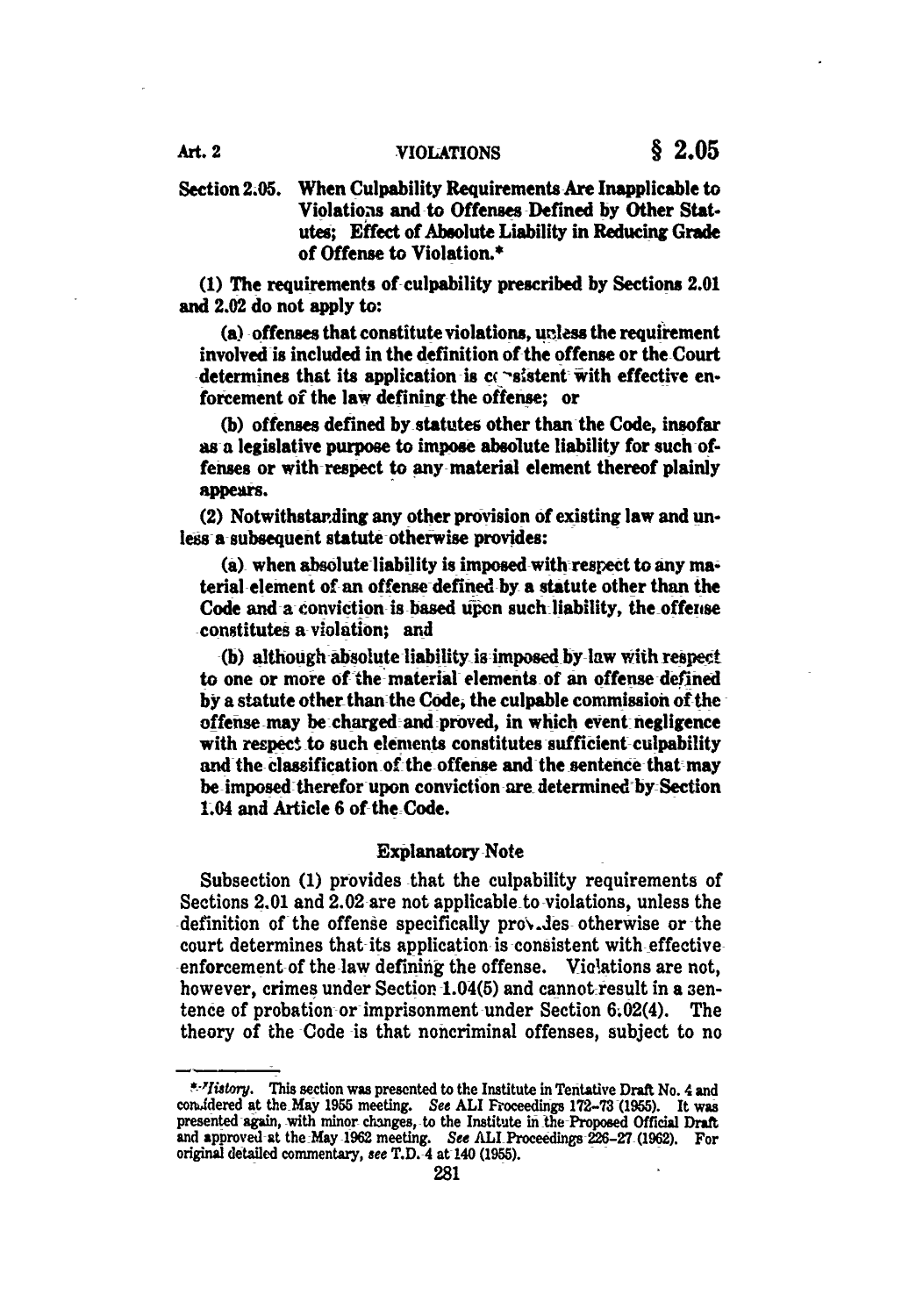severer sanction than a fine, may be employed for regulatory purposes upon the basis of strict liability because the condemnatory aspect of a criminal conviction or of a correctional sentence is explicitly precluded.

Subsection **(1)** also speaks to offenses defined by statutes other than those in the criminal code, and provides that strict liability may be applied only if a legislative purpose to that effect plainly appears. In that event, however, Su'osection  $(2)(a)$  makes the grile of the offense a violation irrespective of the penal provisions contained in the statute itself, unless the statute is passed after adoption of the Code and makes contrary provision. The penalties authorized for violations **by** Sections **6.02** and-6.03 are thus superimposed upon statutes outside the Code. This result is qualified **by** Subsection **(2)(b)** which provides that the culpable commission of any such offense may nevertheless be charged **and** proved, in which case negligence constitutes sufficient culpability, the offense is criminal, and the restrictions as to sentence **are** :removed.

# Comment<sup>†</sup>

1. *General.* This section makes a frontal attack on absolute or strict<sup>1</sup> liability in the penallaw, whenever the offense carries the-possibility of criminal conviction, for which **a** sentence of probation or imprisonment may be imposed. The method used is not to abrogate strict liability completely, but to provide that when conviction rests upon that basis the grade of the offense is reduced to a violation, which is not a "crime"<sup>2</sup> and under Sections 1.04(5) and 6.02(4) may re'sult in no seitence other than **a** fine, or a-fine and forfeiture or other authorized civil penalty.

This position is affirmed not only with respect to-offenses-defined **by** the penal code; it is superimposed on the entire corpus of the law so far as penal sanctions are involved. Since-most

<sup>2</sup> See Sect'gh 1:04.

**tWith a** few exceptions, research ended Jan. **1, 1979.** For the key to abbreviated citations used for **ena** ted and proposed penal codes throughout footnotes, see **p. xliii** *supra.*

<sup>&</sup>lt;sup>1</sup>The term "absolute" liability has been objected to as not properly descriptive of the fact that all defenses are not meant to be foreclosed when an offense is so classified. **See Perkins,** *Alignment of Sanction with Culpable Conduct, 49 Iowa L.Rev. 325, 331,* **387-88** (1964). However, the terns are frequently treated as fungible in common usage. *See, e.g.,* People v. Stuart, 47 Cal.2d **167,302 P.2d 5 (1950)** Craynor, **J.).** *See aso* G. Williams, Criminal **Law** The Gereral Part **215 (2d** ed. **1961):** 'The word **'strict'** is . . . preferable to 'ubsolute,' though either term may be used if its meaning is understood:' The substance of the matter, of course, is covered **by** the explicit reference in the introductory phrase of Subsection **(1)** to the defenses that are excluded when liability is strict.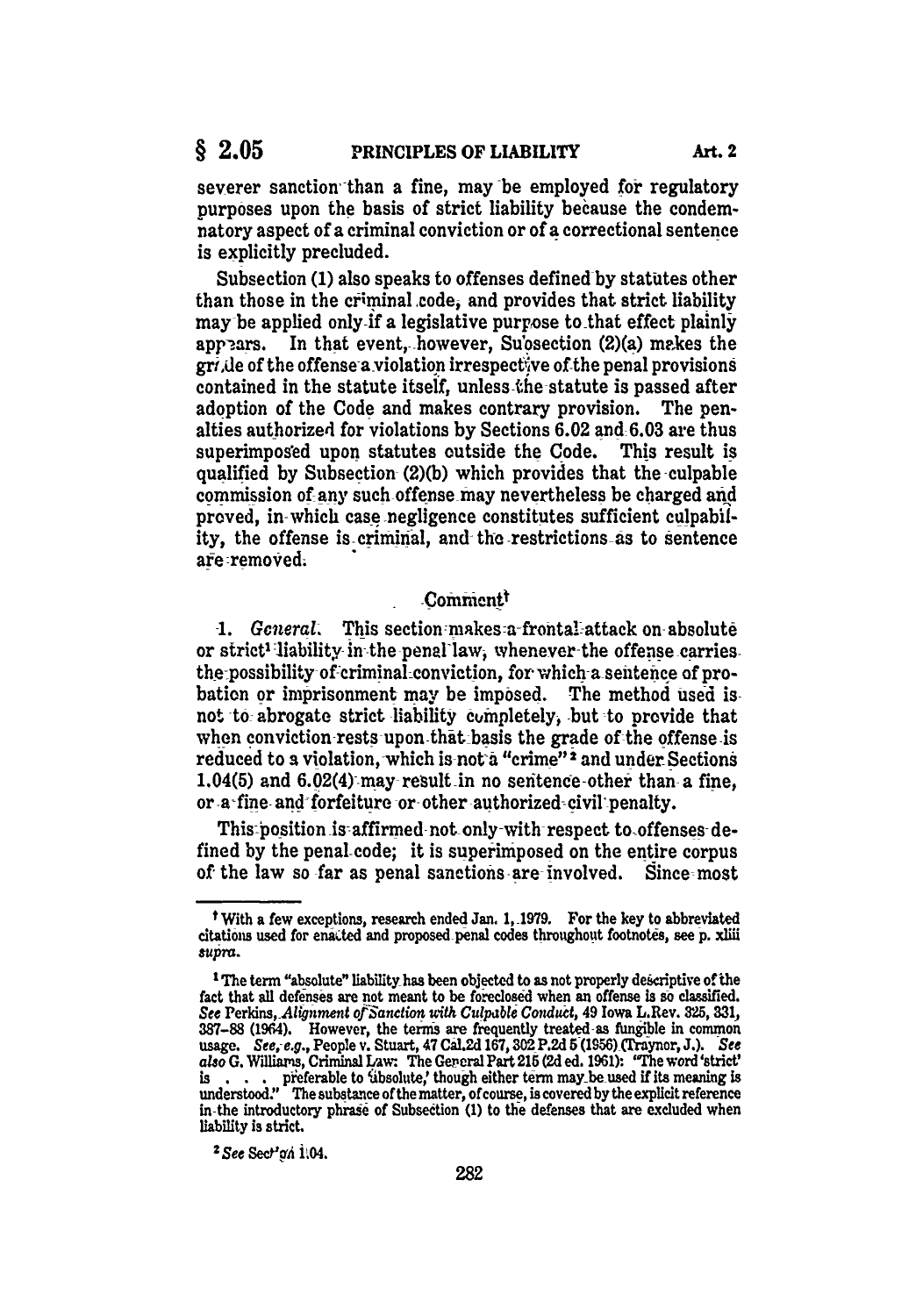strict liability offenses involve special regulatory legislation, normally found in titles of a code other than the criminal title, this superimposition is essential if the principle of no criminality, probation or imprisonment for strict liability offenses is to be made effective.

The Institute did not doubt that the principle is one that should be given force. The liabilities involved are indefensible, unless reduced to terms that insulate conviction from the type of moral condemnation that is and ought to be implicit when a sentence of probation or imprisonment may be imposed. It has been argued, and the argument undoubtedly will be repeated, that strict liability is necessary for enforcement in a number of the areas where it obtains. But if-practical enfordement precludes litigation of the culpability of alleged deviation from legal requirements, the enforcers cannot rightly demand the use of penal sanctions for the purpose. Grime does and should mean condemnation<sup>3</sup> and no court shoutd have to pass that judgment unless it can declare that the defendant's act was culpable. This is too fundamental to be compromised. The law goes far enough if it permits the imposition of a monetary penalty in cases where strict liability has been imposed.

<sup>&</sup>lt;sup>3</sup> See P. Brett, An Inquiry into Criminal Guilt 36 (1963); Hart, The Aims of the *Criminal Law,* 23 **Law &** Contemp.Prob. 401, 404-05 **(1958).**

**<sup>4</sup> T"** re is somn authority to-support a constitutional limitation precluding **the** use of imprisonment for strict liability offenses. See, e.g., Satterfield v. State, 174 Ark. 733, **<sup>296</sup>**S.W. **63 (1927);** Commonwealth v. O'Harrah, **262** S.W.2d **385 (Ky. Ct. App. 1953);** State v. Hefflin, **338** Mo. **236,-89 S.W.2d 938 (1%5);** State v. Prince, 52 N.M. **15, 189 P.2d 993 (1948);** People v. Estreich, 272 App.Div. **698, 75 N.Y.S.2d 267(1947);** *qff'd,* **<sup>297</sup>**N.Y. **910,79 N.E.2d** 742(1948); State v. **Williams,** 94 Ohio **App.** 249, **115 N.E.2d 36 (1952);** Kilbourne v. State, 84 Ohio **SL 477, 95 N.E. 824 (1911);** State v. Lisbon Sales Book-Co., 21 **Ohio Op.2d** 455, **182 N.E.2d** 641 **(C.P. 1961);** City of Seattlev. **Roas,64** Wash.2d 655, 344 P.2d 216(1959). **Lambert** v. California, **355 U.S. 225 (1957),** indicates a narrow constitutional limitation on the use of strict liability, which arguably deserves expansion. See also Powell v. Texas, 392 U.S. 514 (1968). See generally W. LaFave & A. Scott, Criminal Law 144–46, 221–22 423-24; Hippard, Sr., *The Unconstitutionality of Criminal Liability Without Fault An Argument for a Constitutional Doctrine of Mens Rea,* **10** Houston L.Rev. **<sup>1089</sup> (1973);** Packer, *Mens Rea and te Supreme Court,* 1962 Sup.Ct.Rev. **107;** Note, 24 Ind.LJ. **89** (1948).

For examples of the voluminous literature on strict liability for criminal offenses, see Codification of the Criminal Law: Strict Liability and the Enforcement of the Factories Act **1961** (G.B. Law Comm'n Working Paper No. **30) (1970); J.** Edwards, Mens **Rea** in Statutory Offences **(1955); J. Hall,** General Principles of Criminal Law **325-59 (2d** ed. **1960); C.** Howard, Strict Responsibility **(1963);** W. LaFave **& A.** Scott, *eupra,* at 218–23 (1972); G. Williams, supra note 1, at 215–65; Brady, Strict Liability Offenses:<br>A Justification, 8 Crim.L.Bull. 217 (1972); Brett, Strict Responsibility: Possible So*lutions,* **37** Mod.L.Rev. 417 (1974)" Fox, *Statutory Criminal Law: The Neglected Part,* 52J.Crim.L.C. **& P.S. 392\_(1l16);** Hart, *supra* note **8, at** 423-24; Kadish, *Some Observations on the Use of Criminal Sandions in Enforcing Economic Regulations,* 30 U.ChLL.Rev. 423(1963); Packer, *TheModel Penal Code andBeyond,* **63** Colum.L.Rev.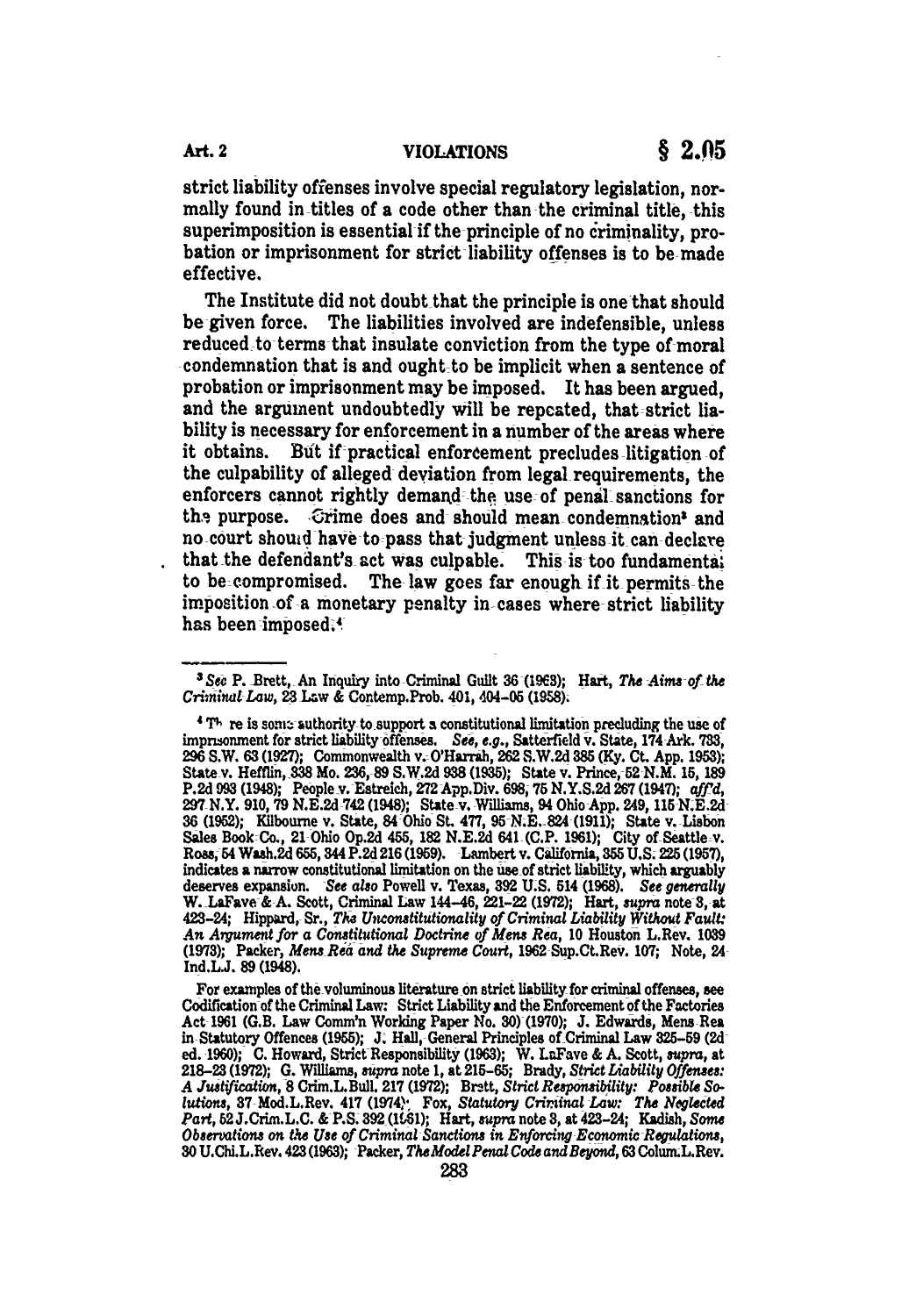# § 2.05 **PRINCIPLES OF LIABILITY Art. 2**

Some indication of the need for such a provision, and of the range of strict liability that has been imposed in the-past, **isin**dicated **by** the following citations compiled at the time this section was considered by the Institute:

## *Pure Food and Drug*

Mistake as to purity of article: United States v. Dotterweich, **320 U.S. 277 (1943);** United States v. Greenbaum, **138,F.2d** 437 **(3d** Cir. 1943); People v. Schwartz, **28** Cal.App.2d 775, **70 P.2d 1017(1937);** State v. Kelly, **54** Ohio St. **166, 43 N.E. 163-(1896);** Commonwealth v. Fairren, **91** Mass. 489 (1864); Scott v. State, **171** Wis. **487 (1920);** Parker v. Alder, **[1899] 1 Q.B.** 20; Betts v. Armatead, 20 **Q.B.D. 771 (1888);** *accord,* United States v. 11 Dozen Packages, 40 F.Supp. **208** (W.D.N.Y. 1941); *cf.* United States v. Hart Motor Express. Inc., 160 F.Supp. 886 (D. Minn. **1958)** (removing seal).

Mistaken belief in curative powers of advertised drug: United States v. Kaadt, 173, F.2d=600 (7th=Cir. 1948).

### *Giving False Weight*

People v. Mishkin, **170** Misc. **889,** 11 N.Y.S.2d **77** (Sp. Sess. App. Pt. **1939)** (alternative holding); State v. Weisberg, 74 Ohio App. **91, 95, 55** N.E.2d **870, 872-(1943).**

## *Selling Over Ceiling Prices*

Perks' Dairies, Ltd. v. Tottenham Food Control Committee, **26** Cox Crim.Cas. **356** (K.B. **1918)** (erroneous weighing led to overcharge on price).

#### *Minimum Wage* Laws

Duncan v. Ellis, 21 C.L.R. **379 (High** Ct. Austl. **1916)** (mistaken belief that employee was-young enough to be paid-novice wage).

#### *Liqor Laws*

Mistake as-to minor's age: Hershorn v. People, **108** Colo. 43, **113 P.2"d.680 (1941);** State v. Dahnke, 244 Iowa 599, 57 N.W.2d

<sup>594, 595–96 (1963);</sup> Packer, Mens Rea and the Supreme Court, 1962 Sup.Ct.Rev. 107;<br>Perkins, supra note 1, at 325; Perkins, The Civil Offense, 100 U.Pa.L.Rev. 832 (1952); **Remington,** *Liability Wit hout Fault Criminl Statut-Thir Relation to-Major De- ~lopnnin ContmporaryEconomic andSocalPolcj: The Situationin Wisconain,* **1956 Ws.L.Rev.** *625; Sayre, Public Welfare Of s, 33* **Cohun.L.Rev.** 65(1933); Thalberg, Hart on Strict Liability and Excusing Conditions, 81 Ethics 150 (1971);<br>Starrs, The Regulatory Offense in Historical Perspective, in Essays in Criminal Science 235 (G. Mueller ed. 1961); Wasserstrom, *Strict Liability* in the Criminal Law, 12 Stan.L.Rev. **731 (1960).**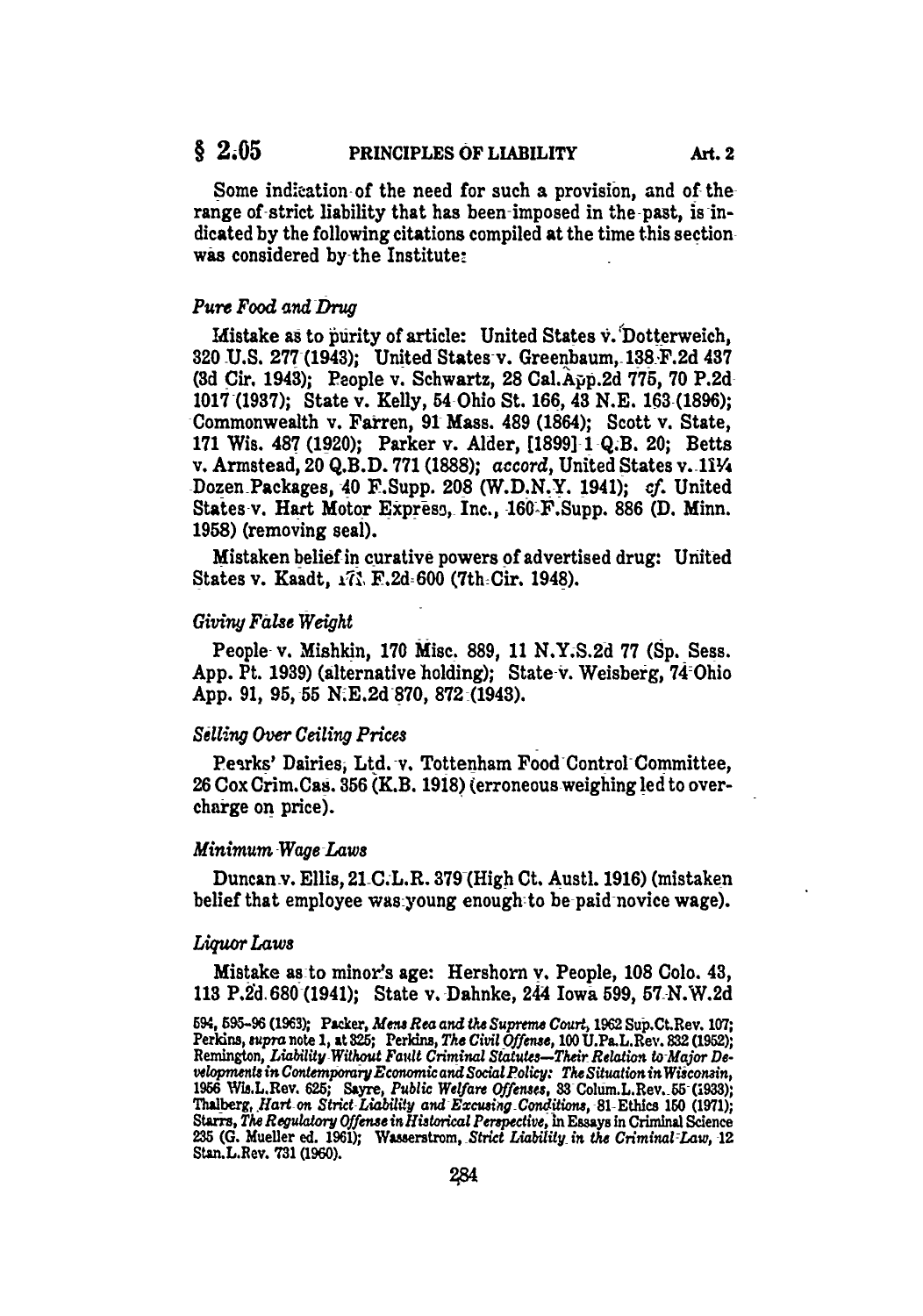**553 (1953);** Duncan v. Commonwealth, **289 Ky. 231, 158 S.W.2d 396** (1942); State v. Hardy, **232** La. **920, 95** So.2d 499 **(1957);** Commonwealth v. Stevens, **153** Mass. 421, **26 N.E. 992 (1891);** People v. Werner, 174 N.Y. **132, 66 N.E. 667 (1903);** Knabb v. McCoy, **73** Ohio **App.** 204, **55 N.E.2d** 345 (1943).

Mistake as to vendee's sobriety: Hershorn v. People, **108 Colo.** 43, **113 P.2d 680** (1941); Barnes v. State, **19** Conn. **398** (1849); Cundy v. LeCocq, **13 Q.B.D. 207 (1884).**

Mistake as to alcoholic nature of beverage sold: Hill v. State, **19** Ariz. **78, 165** P. **326 (1917);** Ware v. State, **6 G.-.App. 578, 65 S.E. 333 (1909);** Commonwealth v. Boyntofi, 84 Mass. (2 Allen) **160(1861);** Rex v. McKenzie, **60** D.L.R. **163** (B.C. Ct. **App. 1921).**

Mistake as to alcoholic content of beverage trunsported-or possessed: Commonwealth v. Mixer, **207** Mass. 141, **93 N.E.** 249 **(1910);** Commonwealth v. Liberty Products Co., 84 Pa.Super. **473 (1925)** (compare with case reported immediately after it); *accord,* Mayberry v. The King, 98 Can.Crim.Cas. **295** (Exch. **1950)** (forfeiture proceeding).

#### *Soliciting Insurance for Unlicensed Insurer*

McKnight v. State, **171** Tenn. 574, **106** S.W.2d **556 (1937)** (ignorance that insurance company **was** unlicensed).

#### *Borrowing Bank Funds by Bank Officer*

State v. Lindberg, **125** Wash. **51, 215** P. 41 **(1923)** (mistaken belief that funds were lent **by** another bank and not officer's own bank).

#### *Receiving Mental Patients Without Authorization*

The Queen v. Bishop, **5 Q.B.D. 259 (1880)** (ignorance that patient received at convalescent home was lunatic).

#### *Possession of Counterfeit Ration Stamps*

Rex v. Kostynyk, [1944] 3 W.W.R. 545 (Man. Ct. App.) (ignorance that stamps were counterfeit).

### *Using Another's Trademark*

The King v. Newcombe, **52** N.S.R. 85 (1918) (ignorance that milk bottle bearing rival's mark was among the 100 being run through defendant's milk plant).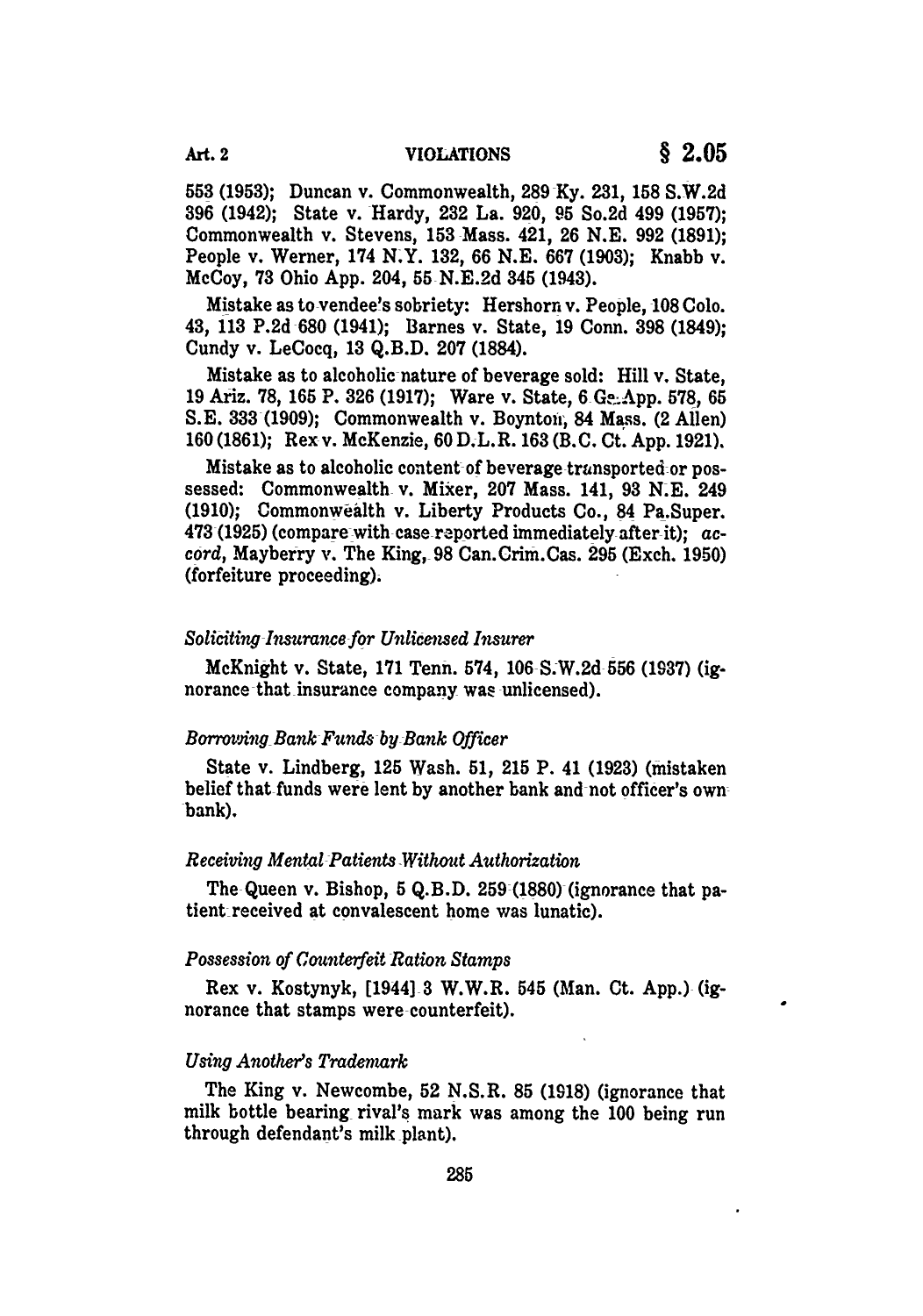# **§ 2.05** PRINCIPLES OF LIABILITY Art. 2

### *Purchasirg Army.Issue Supplies Without Authorization*

Rex v. Jobidon, **78** Can.Crim.Cas. 147 (Que. Sess. of Peace *1-* **2),** *,semble)* (ignorance that supplie9 were army-issue).

# *Maki:-. False Statement in Shipping Declaration*

Mousell Bros. v. London **&** N.W. Ry., **[1917]** 2 K.B. **836;** Chamberlain and Fenni **[1906] 26** N.Z.L.R. **152 (S.C.)** (mistake as to contents of box shipped).

### *Fishivq in Prohibited Area*

BalarkE v. State, **81** Ga.App. 649, **59 S.E.Zd** 524 **(1950).**

#### *Polluting Streams*

Magnolia Pipe Line Co. v. State, 95 Okla.Crim. 193, 243 P.2d **369 (1952)** (conviction rev'd-on other grounds)-(ignorance that oil pipe was-leading oil-into water).

### *Entetig Polling Booth with Vuter Without Authorization Card*

Commonwealth v. Fine, 166 Pa.Super. 109, **70 A.2d 677 (1950)** (ignorance that voter had not filled out the suthorization card).

## *Possessing a Machine Gun*

People v. Daniels, **118** Cal.App.2d 340, **251 P.2d 1038 (1953)** (ignorance that gun was fully automatic).

#### *Shooting Game Birds Which Have Been Lured by-Grain Bait*

United States v. Schultze, **28** F.Supp. 234 (W.D. **Ky. 1939)** (ignorance that grain had-been used-to entice the birds to place where they were-shot).

## *Failure to Have Common Carrier Permit*

United States v. Gunn, 97 F.Supp. 476 (W.D. Ark. 1950) (ignorance that accomplice did not have the permit); *see* Strutt v. Clift, [1911) 1 K.B. **1.**

# *Possession of Lottery Slips*

Fiorella v. Birmingham, 35 Ala.App. 384, 48 So.2d **761 (1950),** *cert. denied,* 340 U.S. 942 (1951) (ignorance that slips were lottery tickots). See State v. Labato, 7 N.J. 137, 80 A.2d 617 (1951). (same).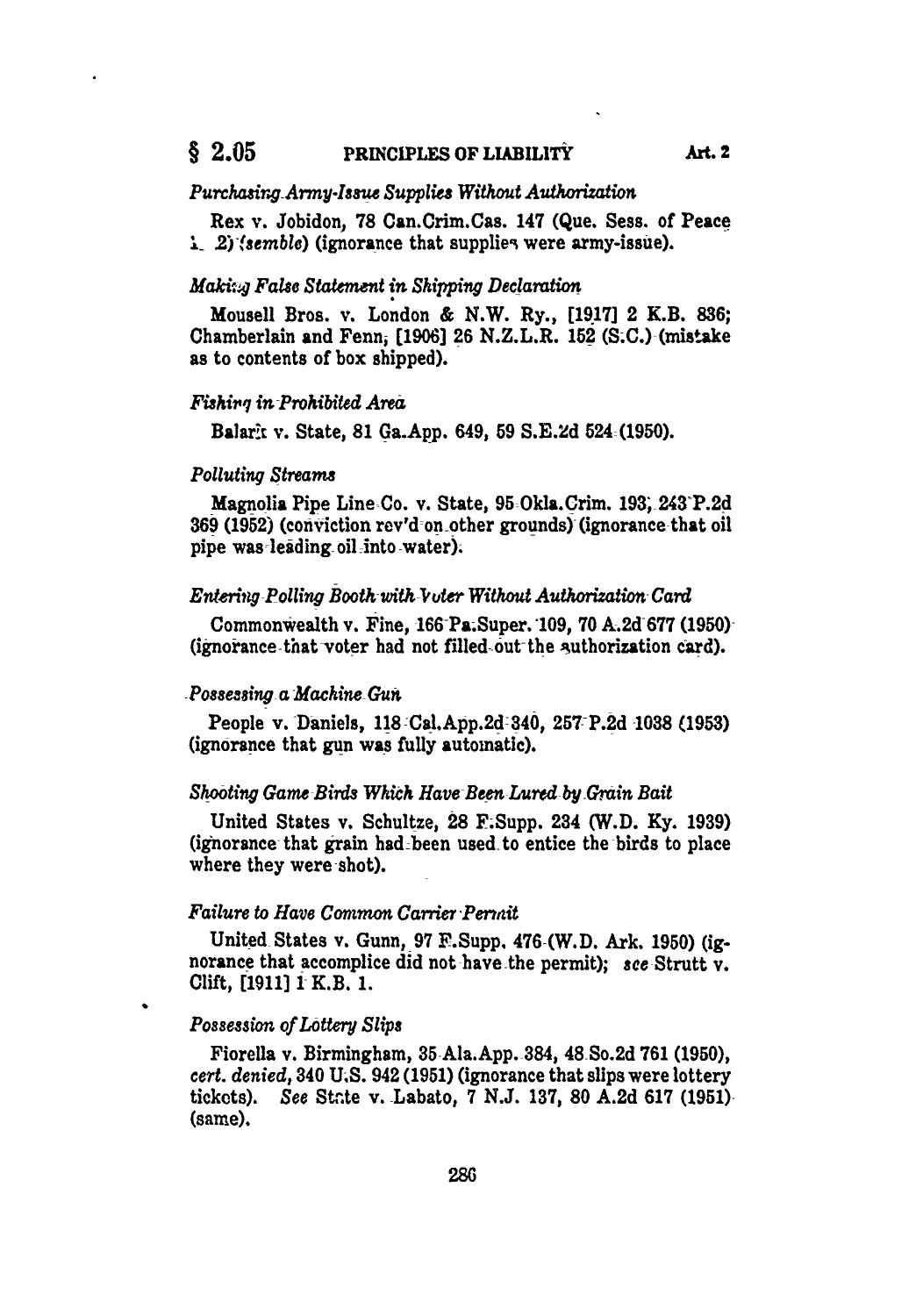### *Owning House Used for Prostitution*

*See* Tenement House Dept. v. McDevitt, 215 N.Y. **160, 167, 109 N.E. 88,** 89-90-(1915) (ignorance that house was being **so** used).

#### *Shipping Wild Game Out of State*

Wells Fargo & Co. Express v. State, **79** Ark. 349, **96** S.W. **189 (1906)** (carrier ignorant of contents of box).

#### *Failure to Pay Gaming Tax*

Burks v. United Statea, **287 F.2d 117** (9th Cir. **1961),** *cert. denied,* **369 U.z.** 841 **(1962).**

#### *Violation of Hunting Laws*

State-v. O'Heron, 250 Minn. *83,* **83 N.W.2d 785 (1957).**

#### *Selling Margarine*

Commonwealth v. Weiss, **139** Pa. 247, 21 A. 10 (1891) (belief substance sold was butter).

### *Possession of Auto with Defaced Serial Number*

People v. Fernow, **286** Ill. **627,** 122 **N.E. 155 (1919)** (ignorance of defacement).

# *Passing School Bus Stopped for Discharging Children*

Menefee v. State, **29** Tex.Crim. **375, 87 S.W.2d 478 (1935)** (mistaken belief that unloading had ceased).

#### *Driving on Wrong Side of Road*

State v. Calhoun, **£3** Conn.Supp. **198, 179 A.2d 837** (Cir. Ct. **1962).**

# *Driving Without Tail Light*

People v. Treen, **33** Misc.2d .71, **225 N.Y.S.2d 787 (1962).**

### *Driving Overweight Truck*

Leonard v. State, 38 Ala.A.pp. 132, 79-So.2d 803, cert. denied; **262** Ala. **702, 79** So.2d **808 (1955);** People v. Rodenbach, 204 Misc. **905, 126 N.Y.S.2d 295** (Erie County Ct. **1953),** *aff'd,* **3.7** N.Y. 614, 120 N **E.2d 826** (1954); Commonwealth v. Olshefski, 64-Pa. **D.** & **C. 343** (Montour County Ct. 1948).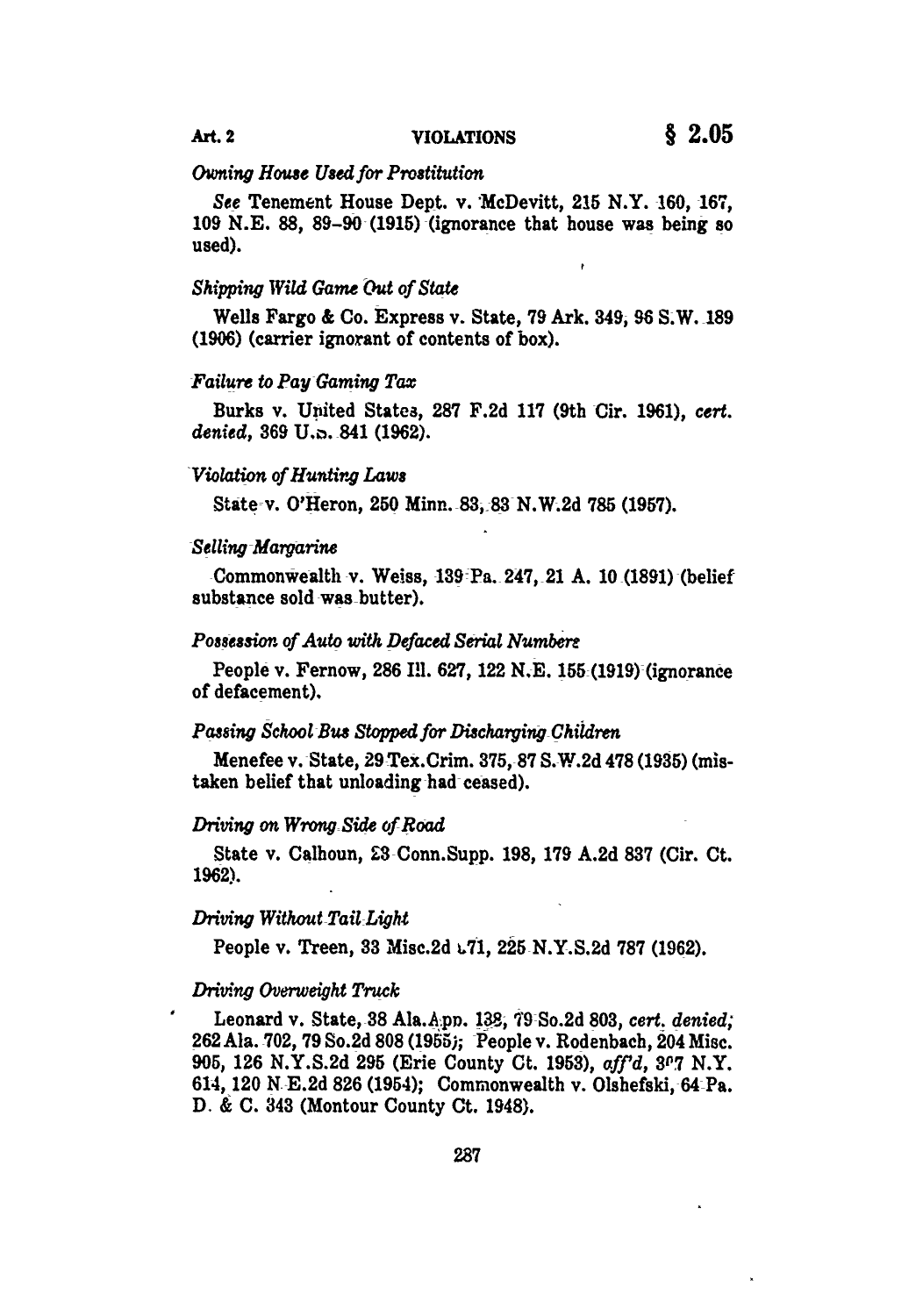# *Carrying Altered Passpcrt*

Chajutin v. Whitehead, [1938] 1 K.B. 506 (ignorance that passport had been altered).

### *Shooting Domesiicated Pigeons*

Horton v.-Gwynne, [1921] 2 K.B. 661 (mistaken belief that-bird was wild pigeon).

#### *Cutting Timber Without Authorization*

*See* Shevlin-Carpenter Co. v. Minnesota, **218 U.S. 57 (1910)**  $(mistake as to existence of authorization; state act imposing strict-  
tion$ liability held not to violate fourteenth amendment).

# *Criminal Syndicalism*

*See.* State v. Hennessy, **I** 4: Wash. 351, **195** P. 2il (1921); *-see* State v. Smith, **51** Mont. **53,** 574, 190 P. 107, 110 (1920).

#### *Narcotic Qffenses*

United States v. Balint, **258** U.S. **250** (1922); People v. Sweeney, 66 Cal.Anp.2d **855,** 153 P.2d **371** (1944); Rex v. Su.ig Lung, 39 Can.Crim.Cas. 187 (Que. Dist. Ct. 1923); *see* People v. Gory, 28-Cal.2d 450, 454, **170** P.2d 433, 436 (1946) (ignorance that substance was a narcotic); Commonwealth v. Gordetsky, **178** Pa.Super. 467, 115 A.2d 760 (1955) (ignorance of type of drug). *Contra,* People v. Winston, 46 Cal.2d 151, 293 P.2d 40 (1956); *cf.* Reyes v. United Ftates, 258 F.2d 774 (9th Cir. 1958) (ignorance of registration law); United States v. Juzwiak, 258 F.2d 844 (2d) Cir. 1958), *cert. denied,* **359** U.S. **939** (1959) (same).

### *Bluz Sky*  $\int$ *rws*

State v. bobry, 217 iowa **858, 250** N.W. **702 (1933),** *cert. deniea,* **293** U.S. 519 (1934) (mistake as-o truth of registration statement); State v. Silverman, **116** N.J.L. 242, **183** A. **178** (1936) (mistake as to truth of statement in advertisement).

#### *Obstructing Justice*

United States v. Combs, **'7** F.'Supp. **813 (E.D. Ky.** 1947) (ignorance that person resist, d was an officer).

#### *Misleading Advertising Statements*

People v. Richter's Jc . lers, Inc., 291 N.Y. 161, 51 N.E.2d 690 (1943) (intent to defraud not required where evasive label contained otatement actually untrue).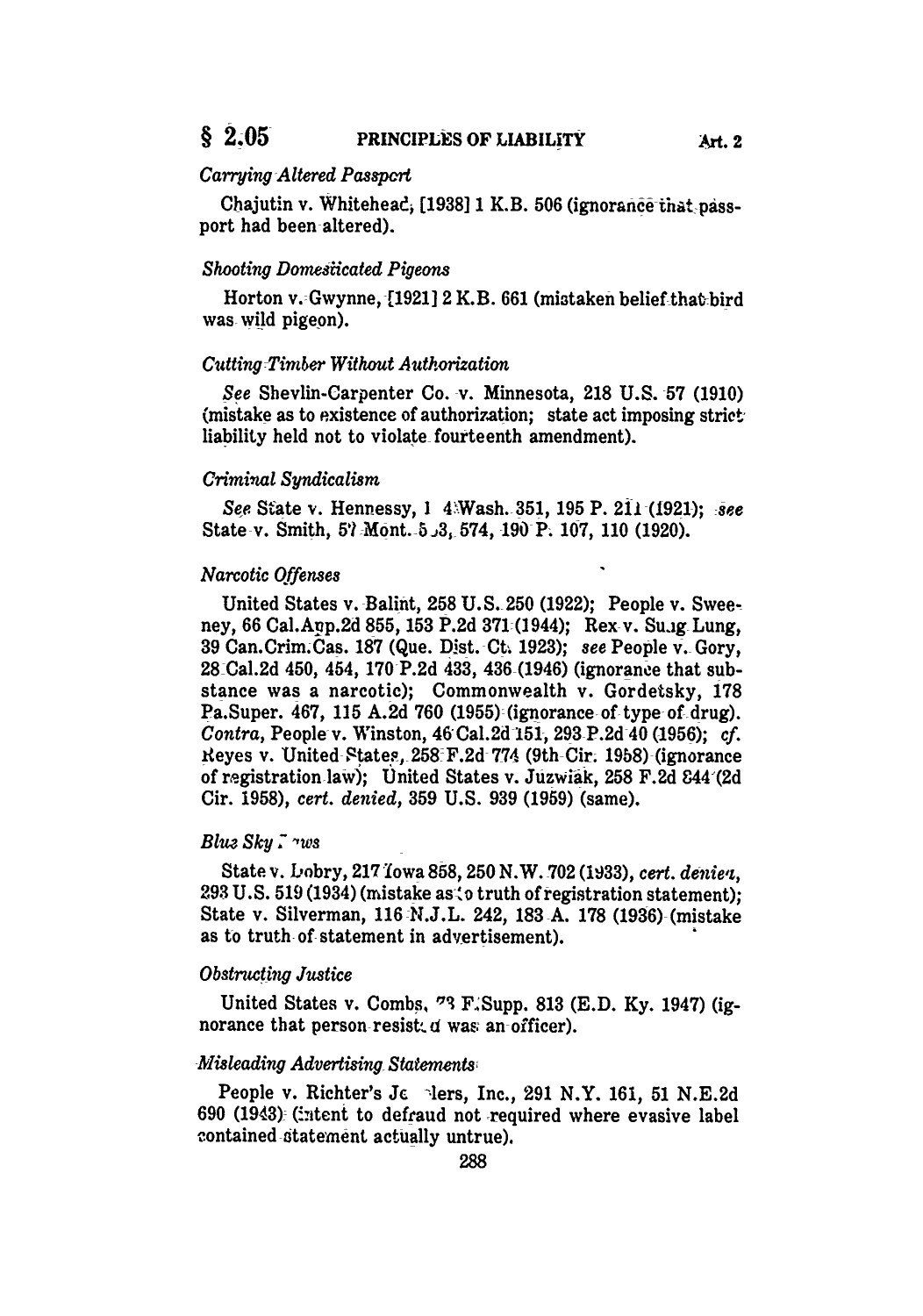# *"Unknowingly" Possessing E2plosives Under Suspidous Circumstances*

*See* Rex v. Dacey, **[1939]** 2 **All** E.R. 641, 644-(Crim. **App.)-** (knowledge only relevant to whether the possession is for lawful object).

# *Co.verting Public-. -by Public Official*

*See* State v. Hailey, 35C-Mo. **300, 165 S.W.2d** 422 (1942) (conversion alone enough; intent not required).

# *Official Misfeasance* (Failure to Perform Duties or Performance *Ultra Vires)*

Lindquist v. State, **213** Ark. **903. 213 S.W.2d 895** (1948) (mistaken belief in power to issue license);, People **v.** Brooks, 1 **Denio** 457 (N.Y. 1845) (mistaken belief of **r.o** duty to **act).**

### *Carrying Concealed Weapons*

State v.-Simmons, 143 **N.C. 613,** 56 **S.E. 701** (1907).(reversed on other grounds); Johnson v. State, **73** Tex.Crim. **133,** 164 S.W. **833** (1914) (mistaken belief in deputization as petty enforcement official).

### *Voting Illegally*

State v. Pruser, **127 N.J.L. 97,** 21 **A.2d** 641 (1941) (mistaken belief that Voter residence had been established); Hamilton v. People, 57 Barb. 625 (N.Y. 1870) (mistaken belief that felony conviction did not, because he was a minor when convicted, disfranzhise defendant).

# Using Proceeds of Securities Sales for Purposes Outside Those Stated *in Prospectus*

Boyd v. State, 217 Wis. 149, 258 N.W. 330 (1935) (sentle) (belief that purpose was within's cope of prospectus).

### *"Public Officere" Misappropriating or Mishandling Funds*

United States v. Friend, **95** F.Supp. **580 (S.D.** W. Va. **1951);** McClure v. State, **37** Ark. 426 **(1881);** People v. Dillon, **199** Cal. **1,** 248 P. **230 (1926);** Levar v. State, **103** Ga. 42, **29 S.E.** 467 **(1897);** State ex rel. Rowe v. District Court, 44 Mont. **318, 119** P. **1103 (1911)** (reliance on Atty. Gen. opinion); State v. Halsted, **39 N.J.L.** 402 **(1877);** *accord,* Rkeen v. Craig, **31** Utah **20,.86** P. 437 **(1906);** *see* Aoss v. Oregon, **227 U.S. 150 (1913)** (mistaken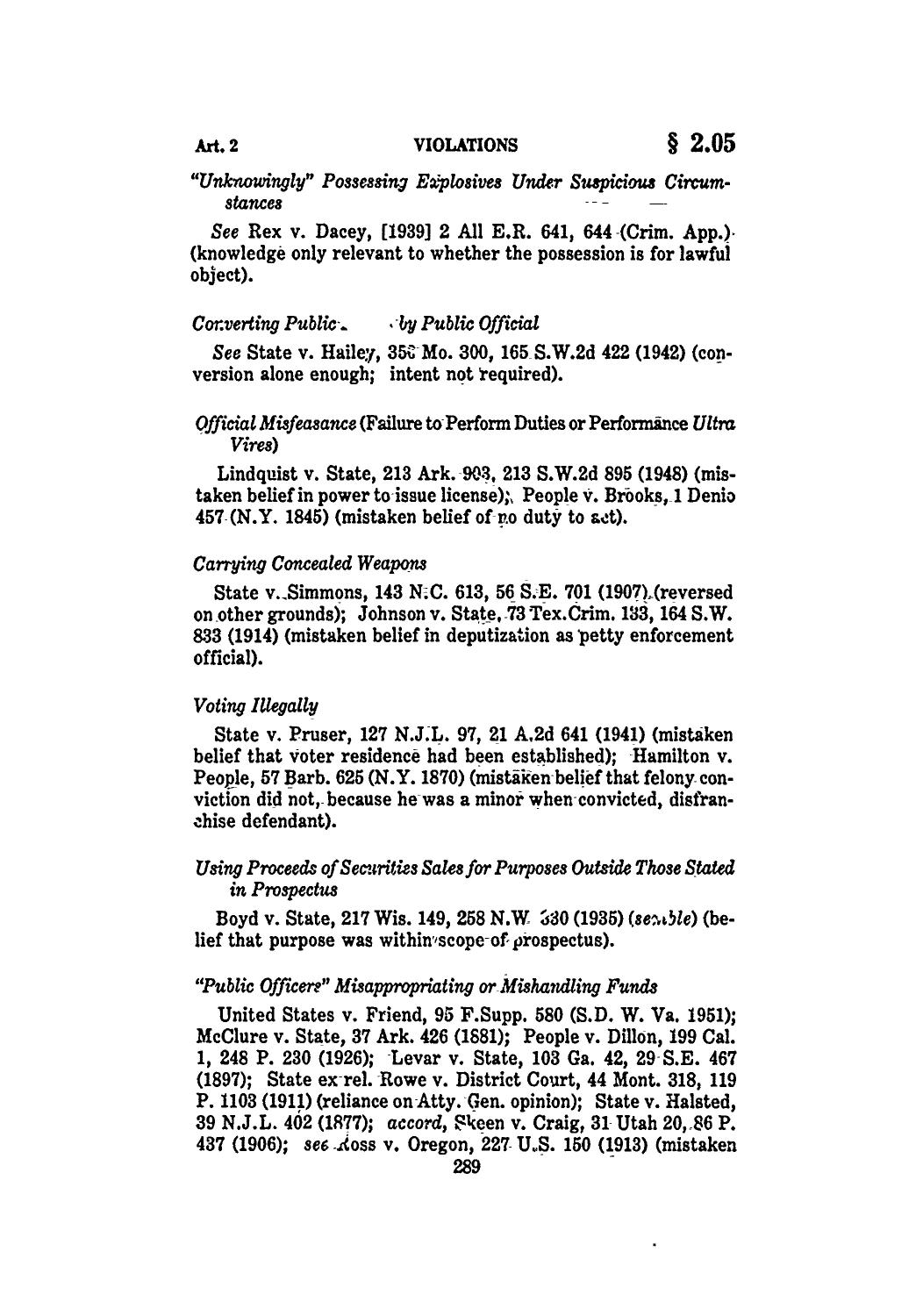belief in authority to deposit funds in general bank account instead of segregated fund; bank failed).

# *Selling Liquor Wholesale to Unauthorized Vendee*

Bienert v. State, **85** Ga.App. 451, **69 S.E.2d 300,** *cert. denied,* 344 **U.S. 802 (1952)** (mistaken, belief that holder of federal tax permit was "licen.ed" retailer, within meaning of state law).

# *Failing to Give Notice to Respondent in Administrative Proceeding*

Gardner v. People, **62** N.Y. **299 (1875)** (belief that notice need not have oeen given under the circumstances).

### *Publishing Without Permission Accounts Relating to Conduct of War*

Ross v. Sickerdick, 22 C.L.R. **197** (High Ct. Austl. **1916)** (belief that reported events did not relate to war).

#### *Transmission of Racing Results*

State v. Chesapeake **&** Potomac Tel. Co., 121 W.Va. 420, 4 **S.E.2d 257 (1939).**

Some recent revisions follow the Code in ruling out imprisonment for strict liability offenses,<sup>5</sup> and some others place less stringent limit tions on the permissible penalties for such offenses.' Nevertheless, strict liability offenses carrying the possibility of imprisonment still exist in most jurisdictions.<sup>7</sup>

**7** Recent cases upholding strict liability include the following-

*Pure Foo&1 and Drug*

United States v. Cassaro, 443 **F.2d 153** (let Cir. **1971).**

*Incorrect Shipping Papers for Dangerous Materials*

*<sup>\$</sup>See* Haw. **I 702-213;** Mont. **1** 94-2-104; **N.H. § 62-;** Ore. **§ 161.105.**

**<sup>\$</sup>A** few revsions confine strict liability offenses to low gradings (e.g., misdemeanor) but do not rule out imprisonment altogether. *See* Kan. **I 21-3204;** Pa. **tit. 18,-§§ 305, 1106** ("Summary Offense" punishable **by** imprisonment for not more than **90 days).** *See also* Okla. (1975 p) § 1-204.

The Kentucky provision (Ky. § 501.050) confines strict liability for offenses d:fined within the penal code to misdemeanors or violations, but places no such restriction on offenses defined by statutes outside the code. The West Virginia proposal (W. Va. **(p)** § **61-2-5)** is similar, but confines strict liability offensrs within the penal code to violations. The Illinois provision (Ill. ch. **38, §** 4-9) allo'ws strict liability only **If** the penalty authorized is **a** fine no greater than **\$500** *or* a clear legislative purpose to impose strict liability appears. *See also* Mo. § **562.026.**

United States v. International Minerals, **402 U.S. 558 (1971).**

*Fishing in Pohibited Area*

United States v. Ayo-Gonzalez, 536 F.2d 652 (5th Cir. 1976), cert. denied, 429 U.S. **1072 (1977).**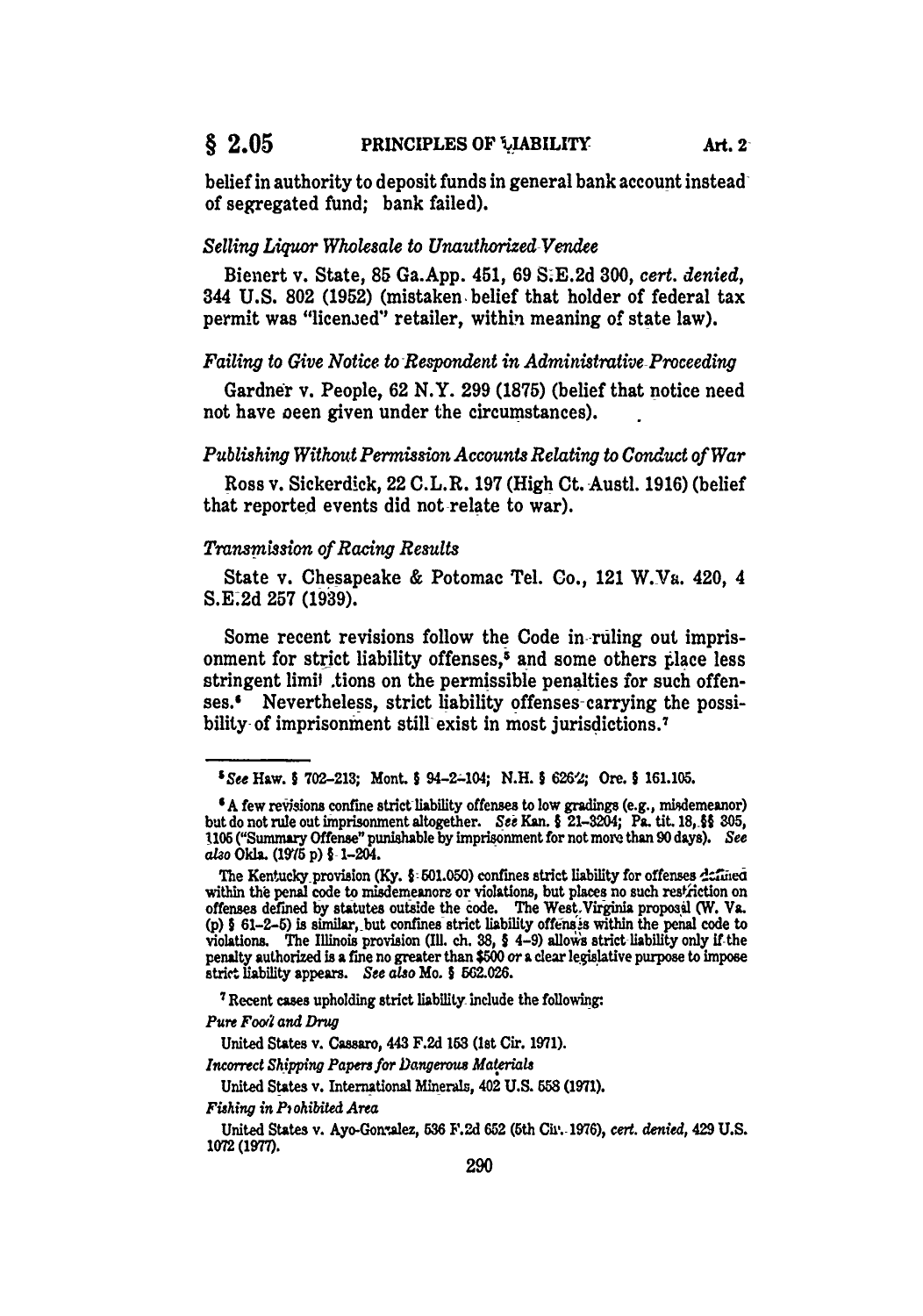2. *Violations.* Within the philosophy articulated above, Subsection (1)(a) accepts strict liability for **all** offenses that are graded as violations, unless a culpability requirement is included in the definition of the offense or the court determines that the application of such a requirement is consistent with-effective enforcement of the law defining the offense. The assumption is, in short,

United States v. Jarman, 491 F.2d 764 (4th Cir. 1974).

*Possession of Lottery Slip;*

State v. Tutalo, **99** R.I. 14, *205* **A.2d 137** (1964).

*Operating Motor Vehicle Without Owner's Consent*

Commonwealth v. Grant, 235 Pa.Super.Ct. 357, 341 A.2d 511 (1975).

*Possession of Narcotics*

State v. Scott, **278** So.2d 121 (La. **1973);** State v. Gilman, 110 R.I. **207,** 291 **A.2d 425(1972).**

*Obstructing Justice*

Ń

United States v. Feola, 420 **U.S. 671 (1975).**

*Misleading Advertising*

United States **v.** Andreadis, **36 F.2d** 423 **(3d** Cir. **1966).**

*Possesiion of Unregistered Firearr*

United States v. Freed, **401 U.S. 601-(1971);** McQuoid v. Smith, **556 F.2d 595 (lt** Cir. **1977);** United States V. DeBartolo, 482 **F.2d** 312 (1st Cir. **1973).**

For cases declining to impose strict liability, see United States v. United States Gypsum, 438 **U.S. 422 (1978)** (antitrust); United States v. Morrison, **536 F.2d 286** (9th Cir. **1976)** (converting public funds); People v. Mijaxes, **6** Ci.3d 415, 491 P.2d **1115, 99** Cal.Rptr. 15u **(1971)** (narcotics posseasion); Swet **v.** Parsley, **[1970]** A.C. 132 (niarcotics possesion); .Kilbride v. Lake, **[1962]** N.ZL. **690 (N.Z.S.C.)** (auto fitness wairant).

In the area of Food, Drug **and** Cosmetic Act violations, the Supreme **Cou-t** continues outwardly to apply *Dotterweich* standards of liability against corporate officers, while indicating through dictum the possible relevanco'of objective impossibility and due care **as** affirmative defenses. *See* United States v. Park, 421 **U.S. 658 (1975);** United States v. Wiesenfeld Warehouse, 376 U.S. 86 (1964). For interpretations of these limitations on-strict liability, see United States v. Y. Hata, 535 **F.2d 50b** (9th Cir. **1976),** *cert. denied,* 429 **U.S. 828 (1977);** United States v. Starr, **535 F.2d** 512 (9th Cir. **1976).**

It is unclear whether since approval of **tho** Model Penal Code there has been a general trend away from strict liability; however, it has been noted that of a sampling of 27 major federal regulations, **23** impose criminal sanctions, of which **13** require "knowledge" or a **similar** level of culpability. O'Keefe, Jr., & Shapiro, *Personal Criminal Liability Under the-Federal Food, Drug, and Cometic Act-The* Dotterweich *Doctrine,* **30** Food Drug Cosm.L.J. 5, 36 (1975). The authors also detect some movement towards statutory requirements of "knowledge" for criminal but not civil liability, **as** well **as** greater administrative flexibility for enforcement, in recent-federal legielation. *Id.* **37.**

For other academic comment on current developments in specific areas of strict liability, see O'Keefe, Jr., **&** Iuley, Dotterweich *Revisited-Criminal Liability Under the Federal Food, Drug and Cosmetic Act, 31 Food Drug Cosm.LJ. 69 (1976); Note, Criminal Liability Without Fault: A Philosophical Perspective, 75 Colum.L.Rev. 1517* **(1975);** Brett, *Strict Responiblity: Possible Solutions,* **37** Mod.L.Rev. 417;(1974).

*PoU ting Streams*

United States v. United States Steel Corp., **328** F.Supp. **354 (N.D. Ind. 1970);** Ohio v. Gastown, 49 Ohio Misc. **29, 360 N.E.2d 970 (1975).**

*Shooting Game Birds Lured by Bait*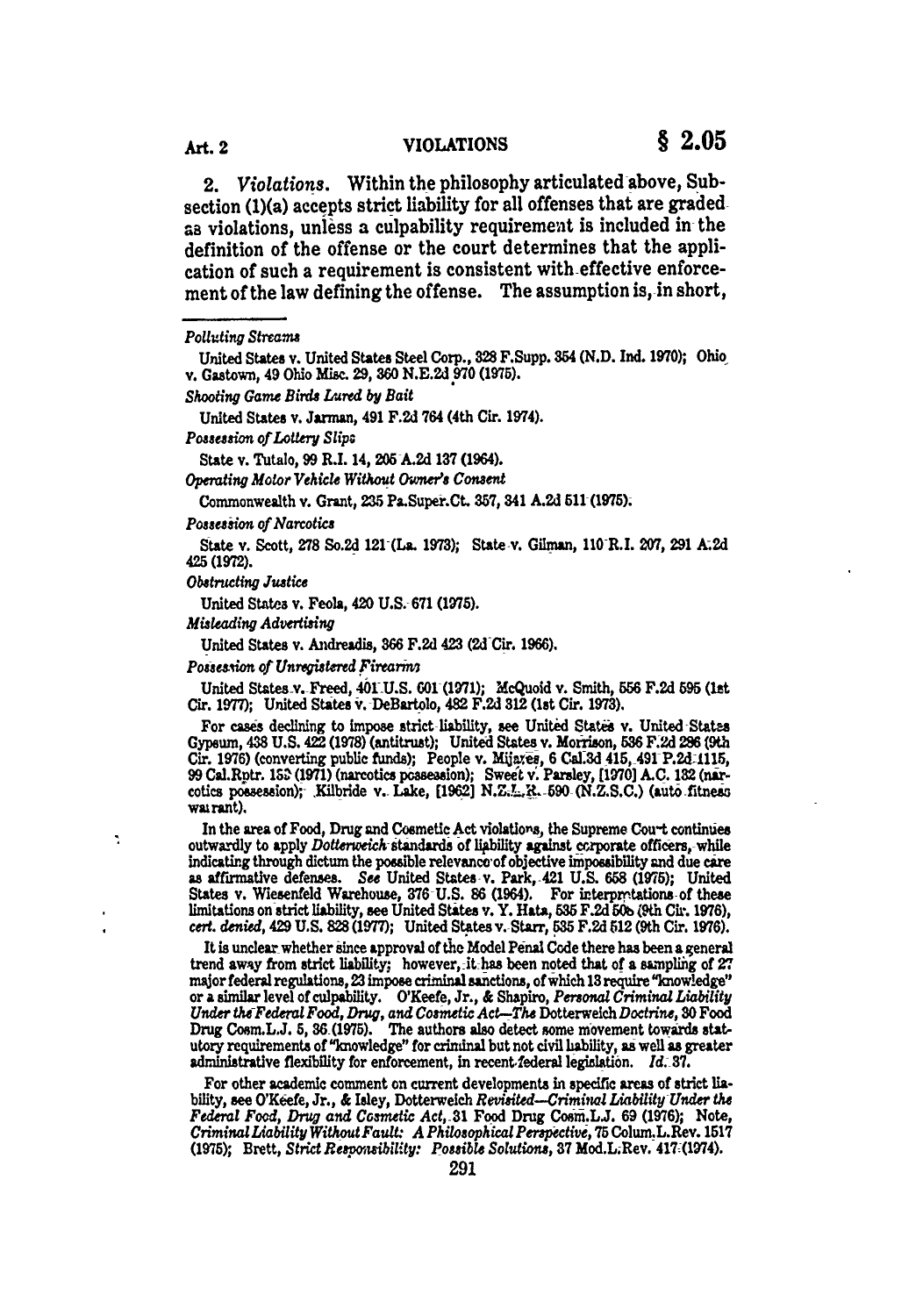precisely the opposite from that prescribed **by** Section 2.02 with regard to crimes; when the offense is graded as a violation, culpability requirements ordinarily will be expressly stated when the legislative purpose is that they be included in the elements of the offense. If the law is silent, the court must make an affirmative determination—not made with crimes—that requiring proof of culpability is consistent with effective enforcement; otherwise liability will be construed-as strict. This device should greatly reduce uncertainty about the meaning of statutes creating minor offenses.

This section aiso resolves a-different question about the scope of strict liability, i.e., which defenses that might otherwise be available should ordinarily be denied in the case of violations? As a practical matter, strict liability statutes generally have the purpose of eliminating, with respect to one or more material elements of an offense, the requirement of culpability that otherwise would attach under-Section 2.02. Thus, for example, a bartender who served liquor to a minor might-be deried the defense of mistake as to age or the nature of the substance he served, but **af**forded a defense such as entrapment or duress. Though-such cases rarely arise, general defenses of this character are left available even for strict liability offenses under the introductory language of Subsection **(1)** which excludes only Sections2.01 and 2.02 from application to such offenses. Even the exclusion of the requirements of Section 2.01 is debatable; it may be argued that a voluntary act or omission should be required even in strict liability cases.<sup>8</sup> The Code rejected this position in the view-that the defensible purpose of strict liability, the reduction of the burden **of** proof in enforcement proceedings, would be no less frustrated **by** the obligation to litigate a defense under Section 2.01 than **a** defense under Section 2.02.

The recent codes-and proposals that contain provisions on strict liability make clear that most general defenses are not eliminated. Almost all waive only culpability requirements .and thus permit defensive arguments that the defendant engaged in no voluntary act or omission.'

*<sup>-</sup>See* State v. Binders, 24 Conn.Supp. 214, **189 A.2d** 408 (Super. **Ct. 1962);** State v. Kremer, 114 N.W.2d 88 (Minn. 1962); Hill v. Baxter, [1958] 1 Q.B. 277; Regina v. Carter, [1969] Vict.R. 105. See also C. Howard, Strict Responsibility 182-200 (1963) Clark, *Automatism and Strict Liability*, 5 Vict.U. Wellington L.Rev. 12 (1968); Edwards, *Automatism and Criminal Remponsibility,* 21 Mod.L.Rev. **875 (1958);** Patient, Some Remarks About the Element of Voluntariness in Offences of Absolute Liability, **1968** Crim.L.Rev. **23.**

*<sup>9</sup>e Ala.* **I 13A-2-3;** Ark. **§** 41-202(2); C **§J-18-1-502;** Del. tit. *11,* **+251;** Haw. § **702-212; Ill. ch. 38,** § 4-9; Kan. I 21-34; **Ky.** § **501.060;** Me. **tit. 17-A,**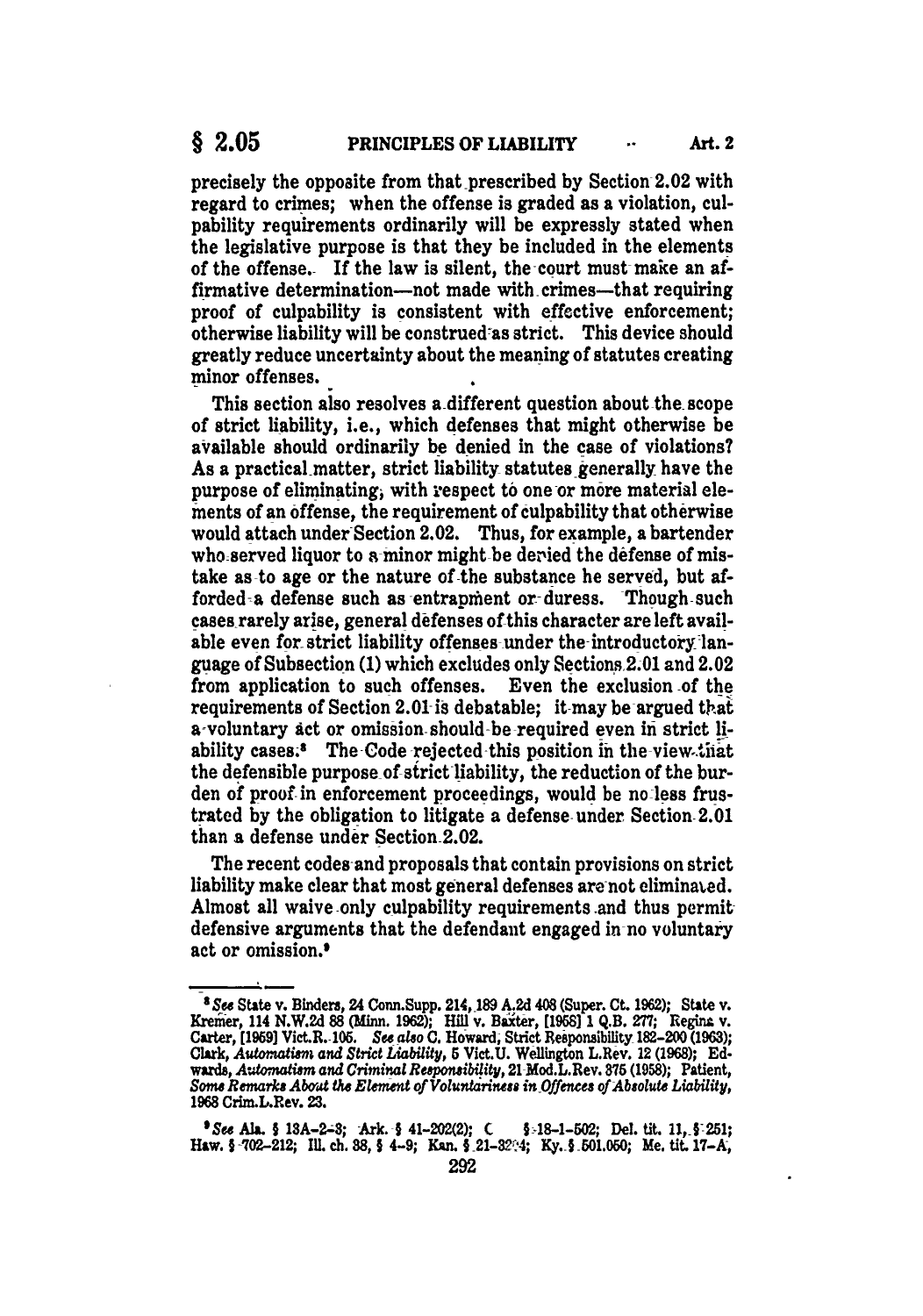**3.** *Crimes-Defined Outside the Code.* This section also deals with three issues regarding crimes that are defined outside the Code: when they should be construed to impose strict liability; how they should be graded when strict liability has been construed; and what the consequence of a culpable commission of the offense should be.

Subsection **(1)(b)** deals with the first question. It accepts strict liability when an offense is defined **by** a statute other than the Code "insofar as a legislative purpose to impose absolute liability for such offenses or with respect to any material element thereof plainly appears." Offenses defined outside the Code thus will normally be construed according to the principles outlined in Section 2.02, absent a clear intent **by** the legislature to provide a contrary result. That such a purpose should not be discerned lightly by the courts seems very clear. The reason was well put **by** Glanville Williams, speaking of the problem with respect to British legislation:

Every criminal statute is expressed elliptically. It is not possible in drafting to state all the exceptions and qualifications that are intended. One does not, for instance, when creating a new offence, enact that persons under eight years of age cannot be convicted. Nor-does one enact the defence of insanity or duress. The exemptions belong to the general part of the criminal law, which is implied into specific offences. On the Continent, where the criminal law is codified, and similarly in those parts of the Commonwealth with a criminal code, this general part is placed **by** itself in the code, and is not repeated for each individual crime. 'Now the law of *mens* rea belongs to the general part of the criminal law, and it is not reasonable to expect Parliament every time it creates a new crime **to** enact it or even to make reference to it.1"

These considerations make it tempting to provide, as Professor Williams has suggested, that the "intention to create strict responsibility ought always to **be** evidenced **by** the words of the

**<sup>§ 11;</sup>** Mo. **§** 562.0'6; Mont. **§ 94-2-104; N.H. § 626"2(I); NJ. § 2C'2-2(c)(8); N.Y. § 15.10;** Ohio **§** .4901.21(B); Ore. **1 161.105;** Pa. tit. **18, § 305;** Utah **§ 76-2-102; U.S. (z S.** 1431 **§ 303(a)** (Jan. **1978);** Brown Conum'n Final Report-§ 302(2); Alas. **(p) § I** (H.B. **661,** Jan. **1978); Md. (p) § 15.10;** Mass. (p) ch. **263, § 17;** Mich. **(p)** S.B. **82** § **310;** Okla. **(1975 p)** § 1-204; **S.C. (p) 0, 10.6; Vt. (p) §1 1.2.1(3), 1.1.9;** W. Va. **(p)** § **61-2-5.**

Only the Pennsylvania provision agrees with the Model **Cod** in explicitly precluding this submission.

<sup>&</sup>lt;sup>10</sup> G. Williams, *supra* note 1, at 259-60. See also Morissette v. United States, 342 **U.S.** 246 **(1952).**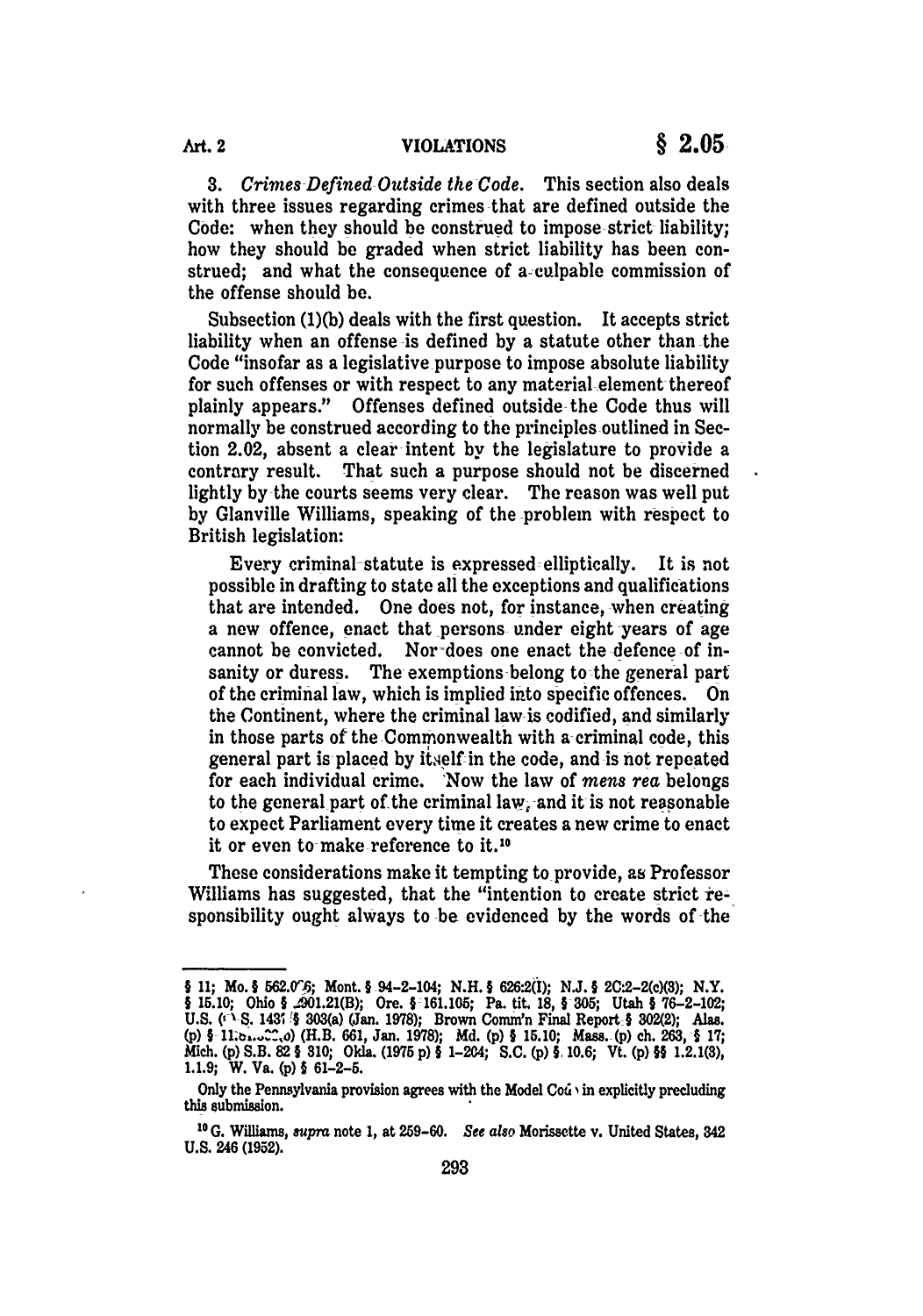statute,"" i.e., **by** an explicit statement and not merely **by** the absence of a form of words denoting a requirement of culpability. This is, however, too severe a test for practical purposes, since so much existing legislation that would **not** satisfy the test has been construed to impose strict liability. Legislative acquiescence in such constructions, without amendment of the statute, may reasonably be regarded as evincing legislative purpose that the liability continue. Accordingly, the weaker requirement that such **a** purpose "plainly appears" goes as far as it is wise to go. In practice this might well mean either a settled interpretation or an explicit statement in the statute. That is, however, left deliberately to the judgment of the courts. Some of the recently enacted and proposed revisions restricting strict liability contain a principle of interpretation for offenses outside the penal code cast in terms like that of the Model Code.<sup>12</sup> Utah and North Dakota apparently contain the even-stroiger rule that a purpose to impose strict liability must appear explicitly in the statute.<sup>12</sup> Others do not address the point.

Subsection (2)(a) deals with the second question noted above, how such strict liability offenses should be graded. In accordance with the policy reflected in Subsection (1)(a), and in **this** section generally, such offenses should be classified as violations irrespective of what the definition of the offense itself says. Superimposition of the. Code's scheme on offenses defined **by** statutes outside the penal code is a necessary step in achieving uniformity of principle in this regard. At the time of passage of the penal code, therefore, a desirable reform will have been imple-

<sup>&</sup>lt;sup>11</sup> G. Williams, supra note 1, at 260.

<sup>&</sup>lt;sup>12</sup> See Ark. § 41-202(2)(b); Del. tit. 11, § 251(c)(2); Haw. § 702-213; Ill. ch. 88, **J 562.026;** Mont. § 94-2-104 **&** commentary; **K'.J.** 12C'2-2(X2); N.Y. **1** 15.15(2); Ore. **I 161.105(lXb);** Pa. tit. **18, § 305(aX2); U.S. (p) S.1437** i **303(aX2)** (Jan. **1978); Md.** (p) § 15.15(2) & commentary; Mass. (p) ch. 263, § 17 & commentary; Mich. (p) S.B. **82** §§ **310, 316; S.C. (p)-i** 10.6; **Vt. (p) if 1.2.1(8), 1.1.9;** W. Va. **(p) 1 61-2- 5(bX2).**

**<sup>1</sup> The** ZJtah provision (Utah **I 76-2-102)** provides:

An offense shall involve strict liability only when a statute defining the offense clearly indicates **a** legiclative purpose to impose strict liability for the conduct **by** use of the phrase "strict liability" or other terms of similar import.

Note that, unlike the Model Code, the provision requires the legiclature to make use of specific terms when strict liability is intended to be imposed. Note also that while the Utah section does not explicitly mention offenses found outside the code, the use of the broad term "statute" seems te indicate that the section does indeed apply te such offenses. **See** *aso* N.D. § 12.1-02-02(2). **Cf.** Brown Comm'n Final Report § 302(2); **Alas. (p)** § 11.81.300(bXIXB) (H.B. **661,** Jan. **1978); D.C. (1977 p) 1** 22-105(c); Mass. **(p)** ch. **263,** § **17(bXl).**